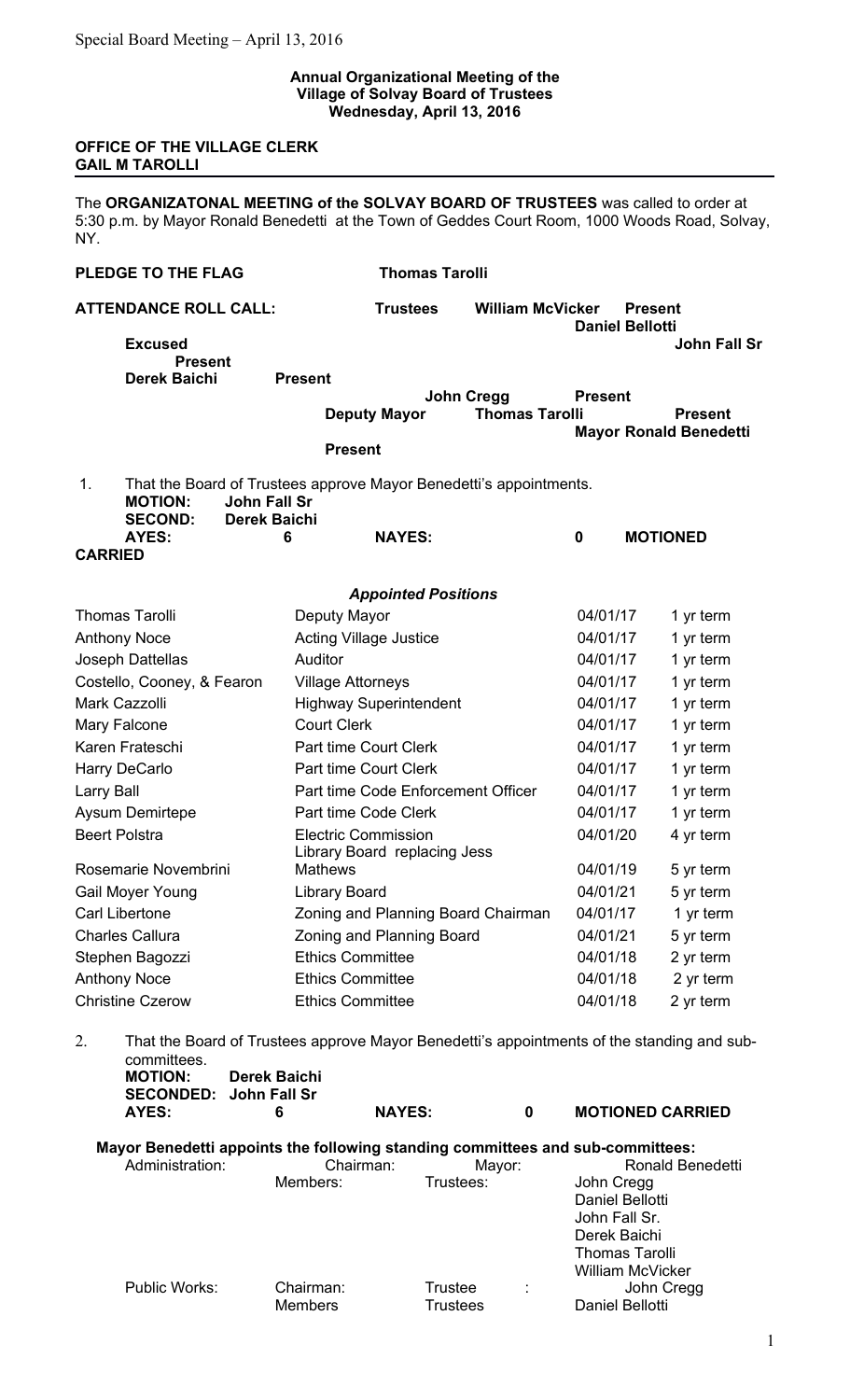## Special Board Meeting – April 13, 2016

| Police:                               | Chairman:<br>Members: | Trustee:<br>Trustees:           | <b>William McVicker</b><br>John Fall Sr<br>Daniel Bellotti<br>William McVicker                                                                                                                   |
|---------------------------------------|-----------------------|---------------------------------|--------------------------------------------------------------------------------------------------------------------------------------------------------------------------------------------------|
| Parks:                                | Chairman:<br>Members: | Trustee:<br>Trustees:           | <b>Tom Tarolli</b><br>John Cregg<br>Daniel Bellotti                                                                                                                                              |
| Buildings:                            | Chairman:<br>Members: | Trustee:<br>Trustees:           | Daniel Bellotti<br>John Fall Sr<br>John Cregg                                                                                                                                                    |
| Library:                              | Chairman:             | Trustee:                        | Derek Baichi                                                                                                                                                                                     |
| Codes:                                | Chairman:<br>Members: | Deputy Mayor:<br>Trustees:      | <b>Tom Tarolli</b><br>John Fall Sr<br><b>William McVicker</b><br>Derek Baichi<br>Daniel Bellotti<br>John Cregg                                                                                   |
| Financial:                            | Chairman:<br>Members: | Mayor:<br>Trustees:             | Ronald Benedetti<br>Daniel Bellotti<br>*<br>John Cregg<br>Derek Baichi<br>*<br>John Fall Sr<br>William McVicker*<br><b>Thomas Tarolli</b><br>*Report finances to Mayor<br>and standing committee |
| Safety Committee/<br>Risk Management: | Chairman:<br>Members: | Trustee:<br>Trustees:<br>Mayor: | Derek Baichi<br>John Cregg<br>William McVicker<br><b>Ronald Benedetti</b><br>Mark Cazzolli<br>Joe Hawksby<br>Chief Al Wood<br>Manny Falcone<br>Jack Zingaro<br>Paul Hoffman<br>Carl Hill         |
| Insurance:                            | Chairman:<br>Members: | Trustee:<br>Trustees:           | Daniel Bellotti<br>Derek Baichi<br>John Fall Sr                                                                                                                                                  |
| Stormwater:                           | Chairman:<br>Members: | Trustee:<br>Trustees:           | <b>William Mcvicker</b><br>Derek Baichi<br>John Cregg<br>Mark Cazzolli<br>Peter Albrigo                                                                                                          |

Seating Facing Podium - Left to Right: William McVicker, Thomas Tarolli, Mayor Benedetti, Daniel Bellotti, John Fall Sr, Derek Baichi, John Cregg

3. That the Board of Trustees designated the fourth Tuesday of each month as the Regular Meeting of the Village of Solvay Board of Trustees, such meetings are to be held at the Town of Geddes Court Room, 1000 Woods Road, Solvay, NY 13209 at 6:00 p.m., local time.<br> **MOTION:** Derek Baichi **MOTION: Derek Baichi** 

| <b>SECONDED:</b> | <b>Thomas Tarolli</b> |                         |
|------------------|-----------------------|-------------------------|
| AYES:            | <b>NAYES:</b>         | <b>MOTIONED CARRIED</b> |
|                  |                       |                         |

4. That the Board of Trustees continues to follow the procurement policy as set forth in Chapter 29 of the

| Village of Solvay Code. |                   |
|-------------------------|-------------------|
| <b>MOTION:</b>          | <b>John Cregg</b> |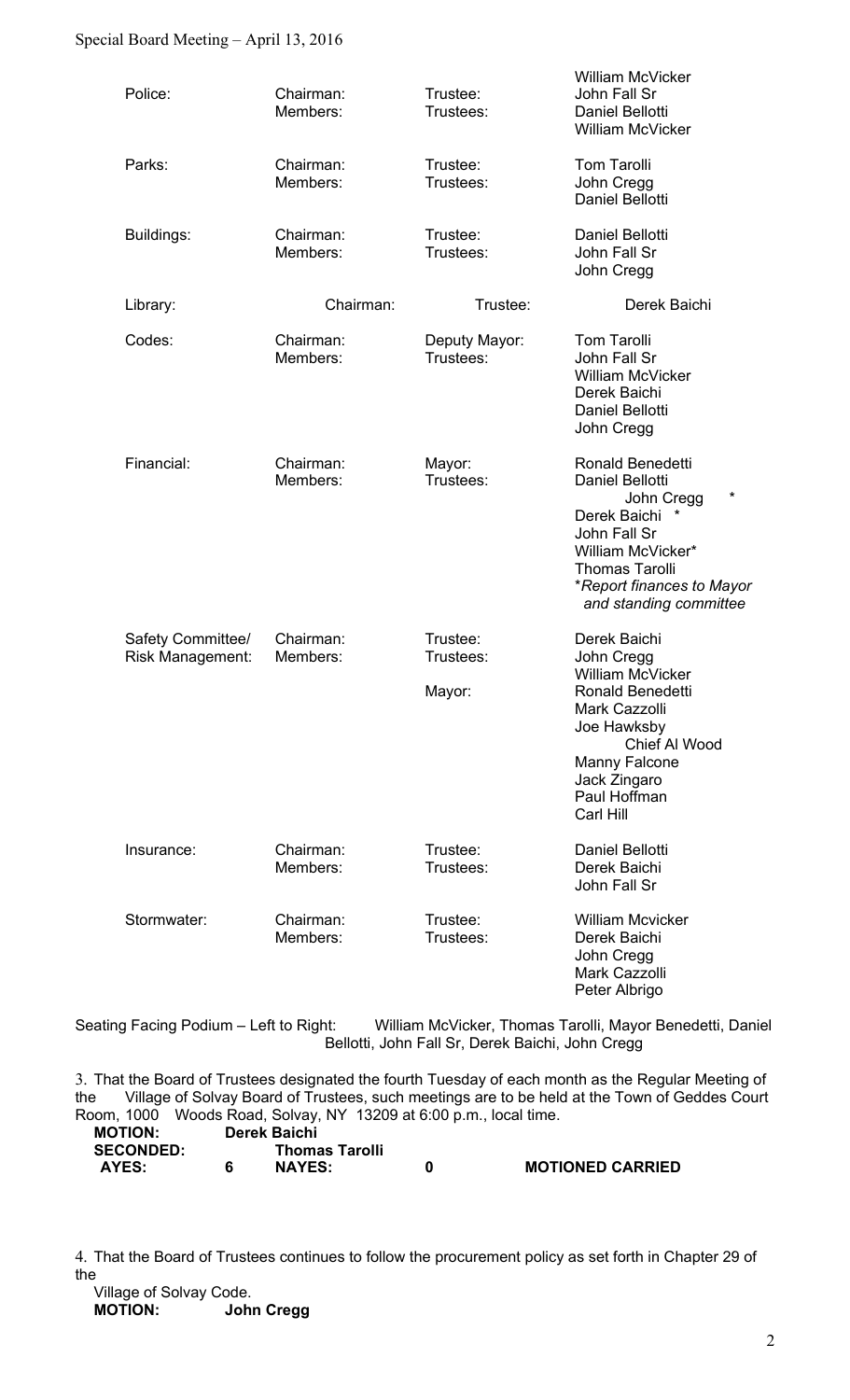Special Board Meeting – April 13, 2016

| <b>SECONDED:</b> | <b>Derek Baichi</b> |                         |
|------------------|---------------------|-------------------------|
| AYES:            | <b>NAYES:</b>       | <b>MOTIONED CARRIED</b> |

5. That the Board of Trustees authorize for all periods commencing April 1, 2016 to March 31, 2017 the Mayor, all Trustees, Village Officers, Department Heads, to attend meetings, seminars, and schools, from time to time, and to authorize expenses incurred thereby. Such meetings would include those convened by the MEUA, NYPA, the Conference of Mayors and Municipal Officials, Department of Audit and Control, Clerk's Meetings and any other meetings convened, that relate to the business of the Village of Solvay, pursuant to Article 3, chapter 26 of the Village of Solvay Code.

| <b>MOTION:</b>   | Derek Baichi          |                         |
|------------------|-----------------------|-------------------------|
| <b>SECONDED:</b> | <b>Thomas Tarolli</b> |                         |
| AYES:            | <b>NAYES:</b>         | <b>MOTIONED CARRIED</b> |

6. That the Board of Trustees designate Solvay Bank as the Official Depository for the Village of Solvay.

| <b>MOTION:</b>   | John Fall Sr  |                         |
|------------------|---------------|-------------------------|
| <b>SECONDED:</b> | John Cregg    |                         |
| AYES:            | <b>NAYES:</b> | <b>MOTIONED CARRIED</b> |

7. That the Board of Trustees designate the Post Standard as the official newspaper for the Village of Solvay.

| <b>MOTION:</b>   | Derek Baichi          |                         |
|------------------|-----------------------|-------------------------|
| <b>SECONDED:</b> | <b>Thomas Tarolli</b> |                         |
| AYES:            | <b>NAYES:</b>         | <b>MOTIONED CARRIED</b> |

8. **WHEREAS,** the Board of Trustees has determined to pay a fixed rate for mileage as reimbursement to officers and employees of the Village of Solvay.

 **NOW, THERFORE BE IT RESOLVED,** 

 **Section 1**. That the Board of Trustees shall approve reimbursement of such officers and employees at the rate of - \$.51/mile.

 **Section 2.** That this resolution shall take effect April 1, 2016. If a Village vehicle is available the employee will use the Village vehicle and not receive mileage.

| <b>MOTION:</b>   | John Cregg            |                         |
|------------------|-----------------------|-------------------------|
| <b>SECONDED:</b> | <b>Thomas Tarolli</b> |                         |
| AYES:            | <b>NAYES:</b>         | <b>MOTIONED CARRIED</b> |

9. That the Board of Trustees authorize the Village of Solvay Electric Power Department to enter into a license agreement with Consolidated Rail Corporation for an aerial power line occupation. Location: Secondary Track, LC 30-6251, Mile Post 5.14, Albany Division, (File S-1755).

| <b>MOTION:</b>   | Derek Baichi          |   |                         |
|------------------|-----------------------|---|-------------------------|
| <b>SECONDED:</b> | <b>Thomas Tarolli</b> |   |                         |
| AYES:            | <b>NAYES:</b>         | 0 | <b>MOTIONED CARRIED</b> |

10. The "official undertakings" required by Section 3-306 of the New York Village Law are satisfied by various

| insurance policies purchased by the Village. |   |                       |   |                         |  |  |
|----------------------------------------------|---|-----------------------|---|-------------------------|--|--|
| <b>MOTION:</b>                               |   | John Fall Sr          |   |                         |  |  |
| <b>SECONDED:</b>                             |   | <b>Thomas Tarolli</b> |   |                         |  |  |
| AYES:                                        | 6 | <b>NAYES:</b>         | o | <b>MOTIONED CARRIED</b> |  |  |

11. Authorization from the Board of Trustees to approve the Investment Program for the Village of Solvay,

adopted by Resolution, shall be of adequate scope so all participants in the investment process can act responsibly as custodians of public funds and to avoid any transaction that might impair public confidence.

Investments shall be made with judgment and care, under circumstances then prevailing, not for speculation but for investment considering the safety of the principal. Investments shall meet four basic objectives:

1. Legal – conform to all applicable federal and state requirements.

- 2. Safety principal preservation
- 3. Liquidity to provide adequacy to meet all operating obligations.
- 4. Yield Obtain a reasonable rate of return.

Responsibility for administration of the investment policy is delegated to the Mayor and Treasurer or its designee and who shall establish written procedures for operation of the investment program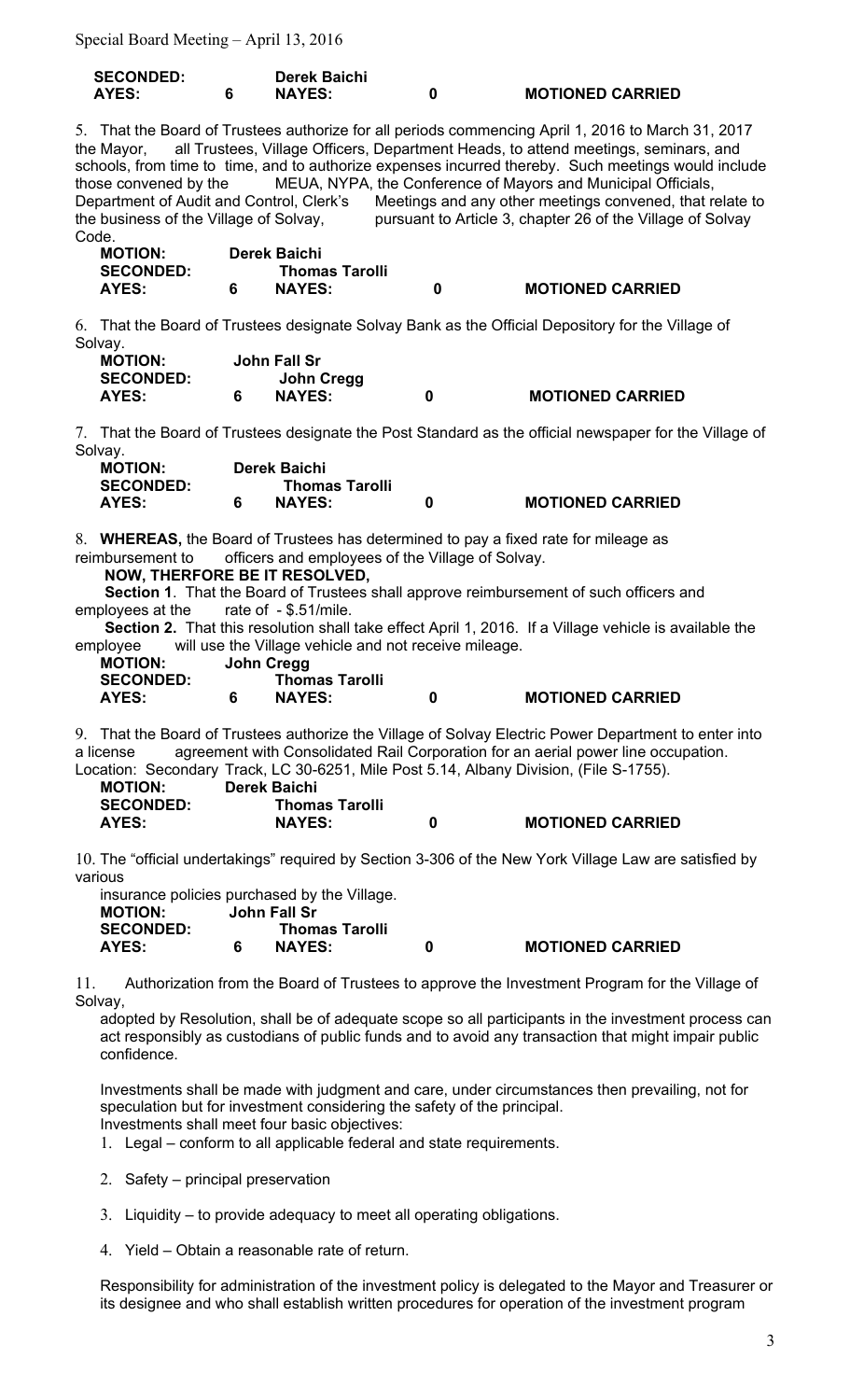consistent with the investment objectives. The procedures shall not be part of policy but should be reviewed at least annually.

The following banks and trust companies are authorized for the deposit of Village of Solvay funds in the maximum amounts.

Solvay Bank  $$3,000,000$ All deposits of the Village of Solvay shall be secured in excess of provisions of Federal Deposit Insurance Act by a pledge of eligible securities with an aggregate market value equal to the aggregate amount of deposit from categories designed in Exhibit A to the policy. Eligible securities used for collateralizing deposits shall be held by the depository subject and custodian agreements.

Standards for diversifications of investment relates to size of depository. Permitted investments include the following types:

- 1. Special time deposit accounts
- 2. Certificates of deposit
- 3. Obligations of United States of America

The treasurer or its designee is authorized to contract for the purchase of investments. The Village of Solvay shall maintain a list of financial institutions for investment purposes with the Treasurer responsible for maintaining a listing of proposed depositories, custodians. Such listing included in Exhibit B shall be evaluated annually. Any investment to be purchased directly or through a repurchase agreement from an authorized trading partner (affiliated with New York Federal Reserve Bank as primary dealer) shall have the joint approval of the Mayor and Treasurer.

The Board of Trustees may request periodic reports, and review as necessary.

FINANCIAL INSTITUTIONS FOR INVESTMENT PURPOSED Solvay Bank ELIGIBLE SECURITIES FOR SECURING PUBLIC DEPOSITS

1. Obligations of, or fully guaranteed by, the US Government, its agencies and governments

Sponsored Corporations, which would include, for example, obligations of Fannie Mae and Freddie MAC,

- 2. Obligations of, or fully guaranteed by certain international development banks.
- 3. Obligations partially guaranteed by agencies of the US Government to the extent of such

guarantee.

4. Obligations of, or fully guaranteed by, the State of New York and its political subdivisions.

5. Obligations of state other than New York rated in one of the three highest rating categories.

6. Obligations of Puerto Rico rated in one of the three highest rating categories.

7. Obligations of certain counties, cities and other governmental entities of states other than New

York rated in one of the three highest rating categories.

8. Obligations of New York corporations that are rated in one of the two highest rating categories.

9. Mortgage-related securities ("SMMEA's)

10. Certain commercial paper and bankers' acceptances rated in the highest short term rating

category and having a maturity of less than 60 days.

11. US Government zero coupon obligations.

**MOTION: John Cregg SECONDED: Derek Baichi**